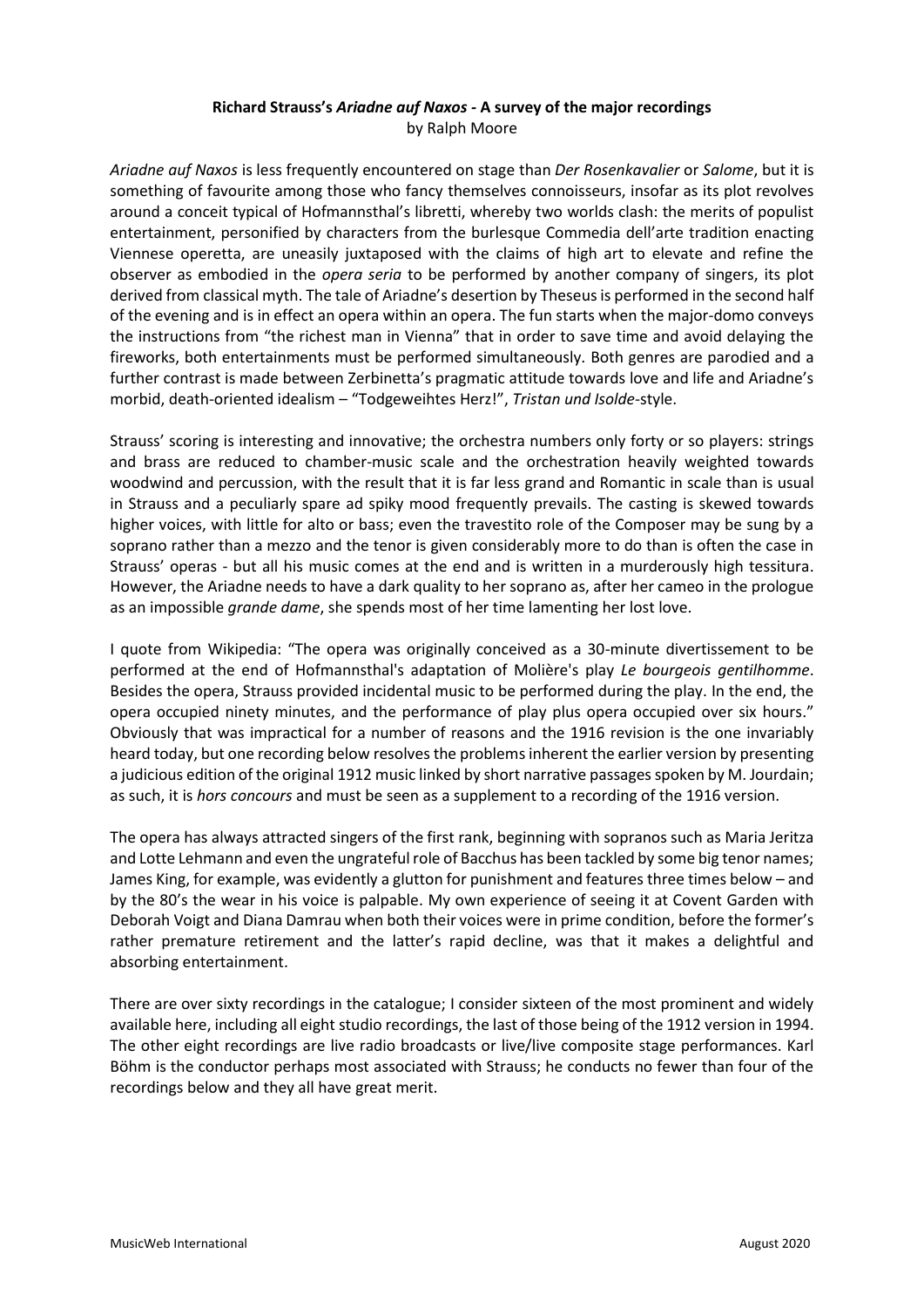### **The recordings**

**Karl Böhm – 1944** (live; mono) Myto; Preiser Orchestra - Wiener Staatsoper Ariadne - Maria Reining Komponist - Irmgard Seefried Zerbinetta - Alda Noni Bacchus - Max Lorenz Musiklehrer - Paul Schöffler Harlekin - Erich Kunz Truffaldin - Marjan Rus Brighella - Peter Klein Scaramuccio - Richard Sallaba Najade - Emmy Loose Dryade - Melanie Frutschnigg Echo - Elisabeth Rutgers Haushofmeister - Alfred Muzzarelli

This is a recording of the performance given in the presence of the composer on his eightieth birthday. It enshrines the mercurial, nuanced Composer of the young Irmgard Seefried and the regal, yet warm and feminine, Ariadne of Maria Reining still in her prime; too many people know her from her recording of the Marschallin for Erich Kleiber made a decade later and rather too late in her career. Here, she is steady and creamy-voiced, with full, easy top notes and the hint of vulnerability the role requires. Alda Noni makes a brilliant, if slightly shrill Zerbinetta, rather missing the deeper aspect of her character, and Max Lorenz obligingly mostly yells his way rather effortfully through the killer role of Bacchus but is capable of the occasional tenderness. Along with Ben Heppner and Jess Thomas, he is one of the few tenors who just about conquers the role.

Böhm was a master of the Straussian idiom; he never drags but applies subtle rubato and gets his orchestra to phrase beautifully.

The sound is remarkably good for its era and provenance – hardly distinguishable from any good mono recording made in the 50's, apart from a little more congestion in the concerted orchestral passages.

This is inescapably in the "historic" category but if you are habituated to that and would like to hear how the composer himself indubitably wanted his work to sound, this is irresistible. You can sample it on YouTube.

**Karl Böhm – 1954** (live; mono) DG; Gala Orchestra - Wiener Philharmoniker Ariadne - Lisa Della Casa Komponist - Irmgard Seefried Zerbinetta - Hilde Güden Bacchus - Rudolf Schock Musiklehrer - Paul Schöffler Harlekin - Alfred Poell Truffaldin - Oskar Czerwenka Brighella - Murray Dickie Scaramuccio - August Jaresch Najade - Rita Streich Dryade - Hilde Rössl-Majdan Echo - Lisa Otto Haushofmeister - Alfred Neugebauer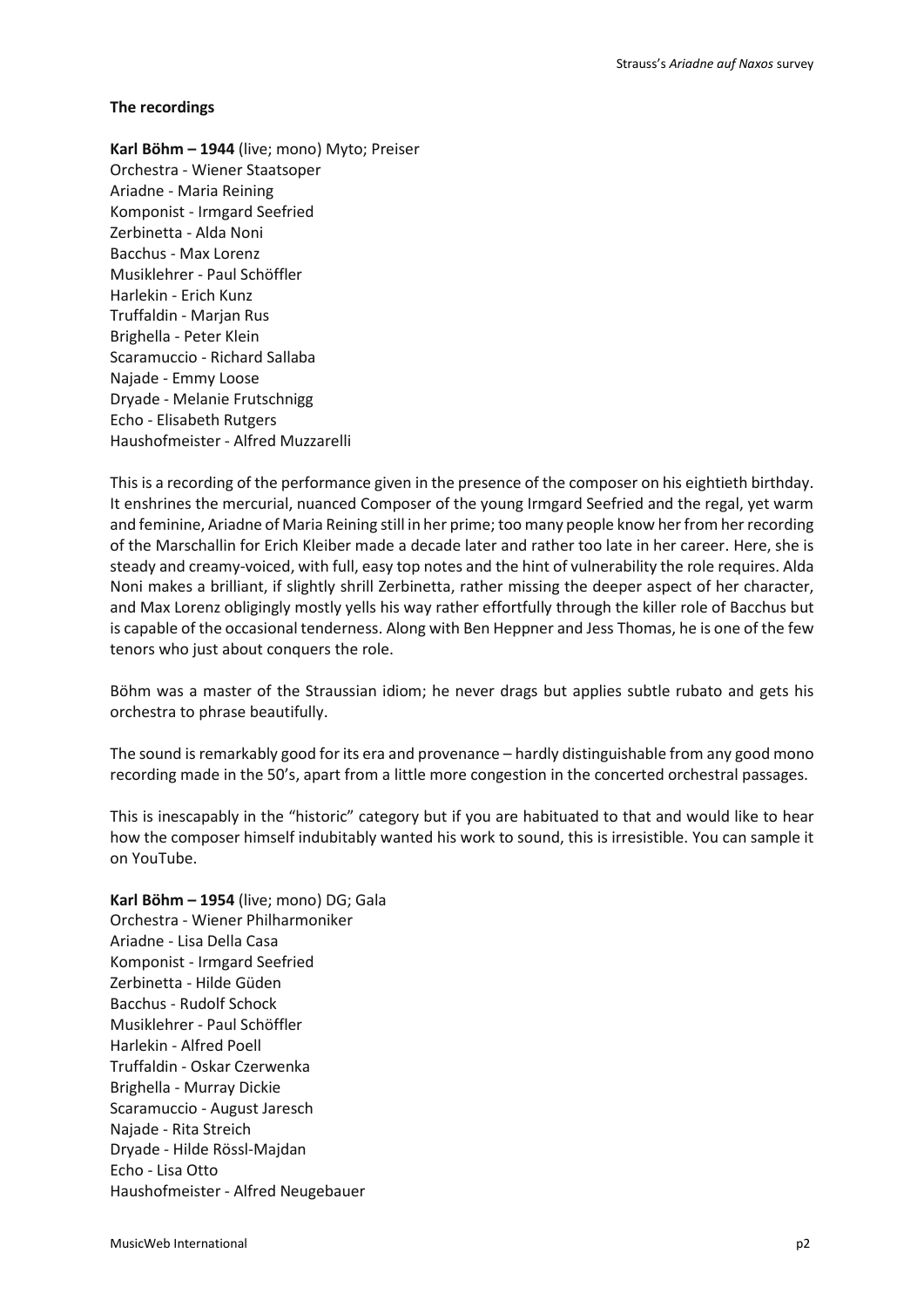Ein Lakai - Franz Bierbach Ein Offizier - Georges Müller Ein Perückenmacher - Walter Berry Ein Tanzmeister - Peter Klein

I think Karl Böhm's live performances of Strauss operas represent some of his best work; this is a companion piece to his live *Daphne* which has yet to be bettered despite being another elderly, live recording, albeit in narrow stereo. It is in comparatively restricted mono but one soon forgets that, given the quality of the performance.

Indeed, the cast is extraordinary, headed by Lisa Della Casa's beautiful Ariadne. She is in the Janowitz mould: delicate, silvery, yet powerful when required. Irmgard Seefried is impassioned and touching as the Composer, Hilde Güden is pert and wonderfully fluid in Zerbinetta's coloratura, and Paul Schöffler suitably avuncular and rich-voiced as the Music Master. Once you have heard Ben Heppner as Bacchus in Sinopoli's modern set you are spoilt for any other tenor, but Rudolf Schock is more flexible and rounded of tone than he was for Karajan in the studio recording of the same year and makes a very acceptable job of a difficult part with a killer tessitura; he is certainly the equal of James King for Kempe. The trio of nymphs is of exceptional vocal quality; famous names here later graduated to bigger roles, including Rita Streich who sang Zerbinetta for Karajan later the same year.

Ensemble is pretty good for a live opera; not too many slips and much lovely playing from the Vienna Philharmonic., despite some flubs in the brass. Böhm has a very attractive way of keeping up pace and tension without bombast or undue haste and he certainly has the measure of this chamber opera.

As long as you do not require modern, stereo sound of the kind you get in the highly recommendable Sinopoli set, this is a very attractive option.

## **Herbert Kegel – 1954** (radio broadcast; mono) Walhall

Orchestra - Rundfunk-Sinfonieorchester Leipzig Ariadne - Brünnhilde Friedland Komponist - Christa Maria Ziese Zerbinetta - Jutta Vulpius Bacchus - Kurt Schüffler Musiklehrer - Hans Wocke Harlekin - Robert Lauhöfer Truffaldin - Wilhelm Klemm Brighella – Paul Reinecke Scaramuccio – Hans-Peter Schwarzbach Najade – Hella Jansen Dryade – Angelika Unger-Täschner Echo – Helene Rackotz Haushofmeister – Alfred Schelske Ein Lakai – Helmu Eyle Ein Perückenmacher – Rainer Lüdecke Ein Tanzmeister – Lothar Anders

I confess that before acquiring this to include in my survey, I had not heard of a single artist participating in this recording save for the conductor, perhaps because this was made in the days of the GDR and the Cold War, when singers made few forays into the West. The sound is comparable to, indeed marginally better than, the other radio broadcast here below, conducted by Keilberth, some faint pre-echo – discernible primarily on headphones - notwithstanding. The orchestra is very able, even if their sound is sometimes wiry. Most of the voices are competent, but the soprano singing the Composer is unsteady, with an incipient wobble and thin top notes, and the nymphs are not the most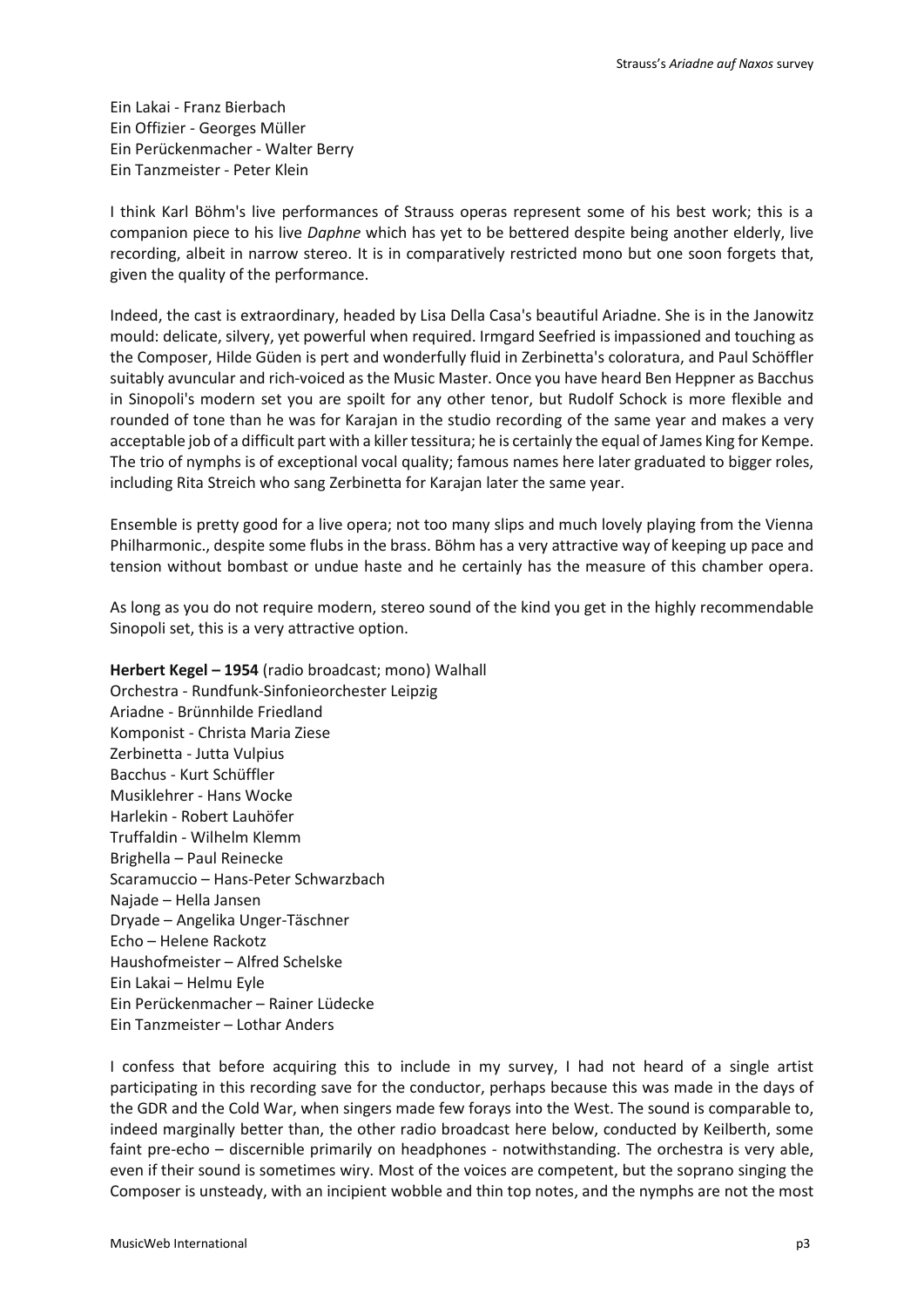mellifluous. The swift, easy interaction of the cast suggests that they were part of a regular ensemble but none is especially individual and a number of voices sounding too similar can be an obstacle to appreciating this opera, which demands vivid characterisation. The Ariadne is ordinary, with something of an edge in her tone, without the plushness of timbre the best in this role can bring to it and much the same is true of the Zerbinetta. The most successful assumption is that of the tenor who sings Bacchus – always a pig of a role, and he does well, providing firm, virile singing.

Kegel sets off at such a pace that I was taken aback on first listening and the ensuing dialogue between the Music Master and the Major Domo is lively but equally rushed. That urgency is maintained throughout, with the result that this is the fastest performance I know, at 1 hour 49 minutes.

To sum up, this a wholly adequate but rather bland and unmemorable recording - not a front-runner.

**Joseph Keilberth – 1954** (radio broadcast; mono) Walhall Orchestra - Kölner Rundfunkorchester Ariadne - Hilde Zadek Komponist - Sena Jurinac Zerbinetta - Rita Streich Bacchus - Hans Hopf Musiklehrer - Alfred Poell Harlekin – Hörst Gunter Truffaldin - Fritz Ollendorf Brighella – Walter Jenckel Scaramuccio – Alfred Pfeifle Najade – Gerda Sommerschuh Dryade – Maria von Ilosvay Echo – Käte Möller-Siepermann Haushofmeister – Eduard Marks Ein Lakai – Heiner Horn Ein Perückenmacher – Werner Engelhardt Ein Tanzmeister – Peter Offermanns

There are some famous names in the cast here, including Rita Streich, now promoted from a Naiad to Zerbinetta, noted soprano Sena Jurinac, and Hilde Zadek, who died last year aged 101. The sound is really very good for mono of this vintage with a minimum of distortion. Furthermore, this is its first and only release on the Walhall label and the conductor is the oft-under-rated Joseph Keilberth. He makes a lovely job of this: everything unfolds naturally without haste and he is most considerate to his singers, letting them relish the long lines. The orchestra is superb – listen to the lovely woodwind playing in the Introduction to the opera proper. The first voice we hear is the fine Alfred Poell, whose strong, resonant baritone really credibly inhabits the role of the Music Master. Eduard Marks makes a perfectly dry, supercilious Major Domo. Jurinac has a warm, flickering, mezzo-tinged soprano – ideal for the Composer. There is a pleasing contrast amongst all three leading sopranos; they are all attractive yet each is instantly tonally discernible from the other: Streich pure, piping and absolutely captivating, Zadek grand and imposing. She hasn't the most intrinsically beautiful voice but it is big and secure, with impressive pianissimi and she commands the role while singing impeccably in tune. The supporting cast is really first-rate – the trio of nymphs blend exquisitely, Rheinmaiden-style and Hörst Gunter, a singer with I am unfamiliar, sings as good and elegant a Harlekin as any. Only Hans Hopf is a bit stodgy and earthbound as Bacchus, but he has a strong, reliable Heldentenor able to encompass the demands of the role, and is also intermittently capable of singing with some tenderness and expression.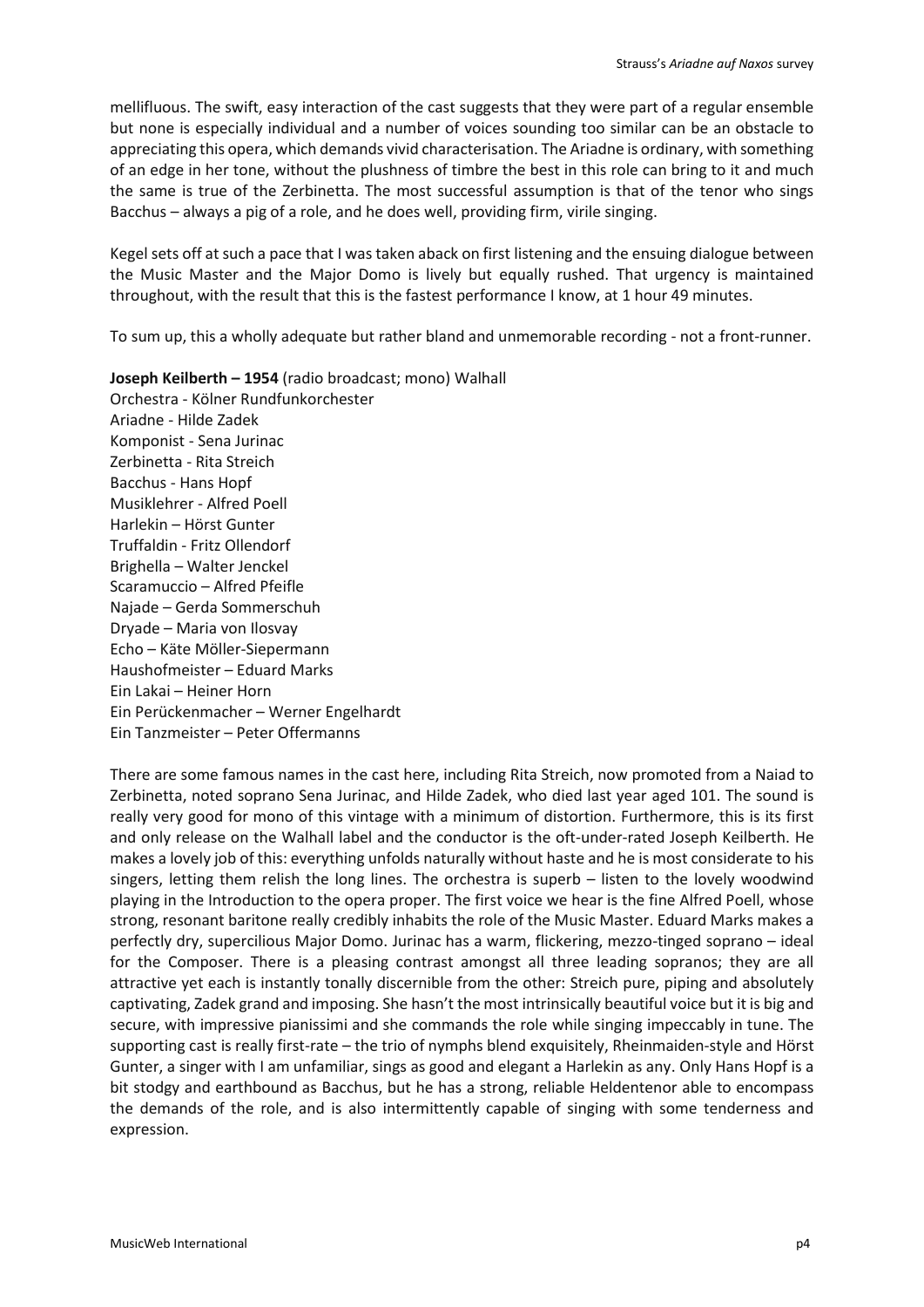I thoroughly enjoy this performance and the excellence of the ensemble makes me forget the limitations of the mono – albeit perfectly tolerable - sound. Every survey I do reveals a surprise contender of which I was previously unaware – this is it.

#### **Herbert von Karajan – 1954** (studio; mono) EMI

Orchestra - Philharmonia Orchestra Ariadne - Elisabeth Schwarzkopf Komponist - Irmgard Seefried Zerbinetta - Rita Streich Bacchus - Rudolf Schock Musiklehrer - Karl Dönch Harlekin - Hermann Prey Truffaldin - Fritz Ollendorf Brighella - Helmut Krebs Scaramuccio - Gerhard Unger Najade - Lisa Otto Dryade - Grace Hoffman Echo - Anny Felbermayer Haushofmeister - Alfred Neugebauer Ein Lakai - Otakar Kraus Ein Perückenmacher - Erich Strauss Ein Tanzmeister - Hugues Cuénod

This has long been a prime recommendation, despite being in narrow, mono sound. (It could have been recorded in stereo but for Walter Legge's resistance to it as anything other than a gimmick.) Karajan's direction is sharp and witty, his conducting of the Philharmonia in its prime is as light as thistledown in the comic passages, and the opera is cast from strength. Having said that, virtually every singer, however accomplished, is exceeded by another elsewhere; Seefried is charming but rather light and girlish of voice for the Composer – she excels herself here in her two other live performances - and all the sopranos sound very similar. Reactions to Schwarzkopf's typically arch Ariadne will vary from enchantment to exasperation; I find her breathy, twittering vocalisation affected and her inflections over-cooked, even if – in the Prologue at least – she is meant to be a parody of a *diva.* Hugues Cuénod is a characterful but thin-voiced Dancing Master; Dönch rather light and bland as the Music Master. The three nymphs, headed by Lisa Otto, yet another light, silvery soprano, sing beautifully. Best of all is Rita Streich as a coquettish, small but shimmering-voiced Zerbinetta. Schock, like so many tenors who essay the role of Bacchus, is a bit strained by its demands but copes and the evident homogeneity of the ensemble makes this recording more than the sum of its parts, if not a first choice.

## **Erich Leinsdorf – 1958** (studio; stereo) RCA

Orchestra - Wiener Philharmoniker Ariadne - Leonie Rysanek Komponist - Sena Jurinac Zerbinetta - Roberta Peters Bacchus - Jan Peerce Musiklehrer - Walter Berry Harlekin - Walter Berry Truffaldin - Gunter Adam Scaramuccio - Kurt Equiluz Najade - Mimi Coertse Dryade - Hilde Rössl-Majdan Echo - Liselotte Maikl Haushofmeister - Kurt Preger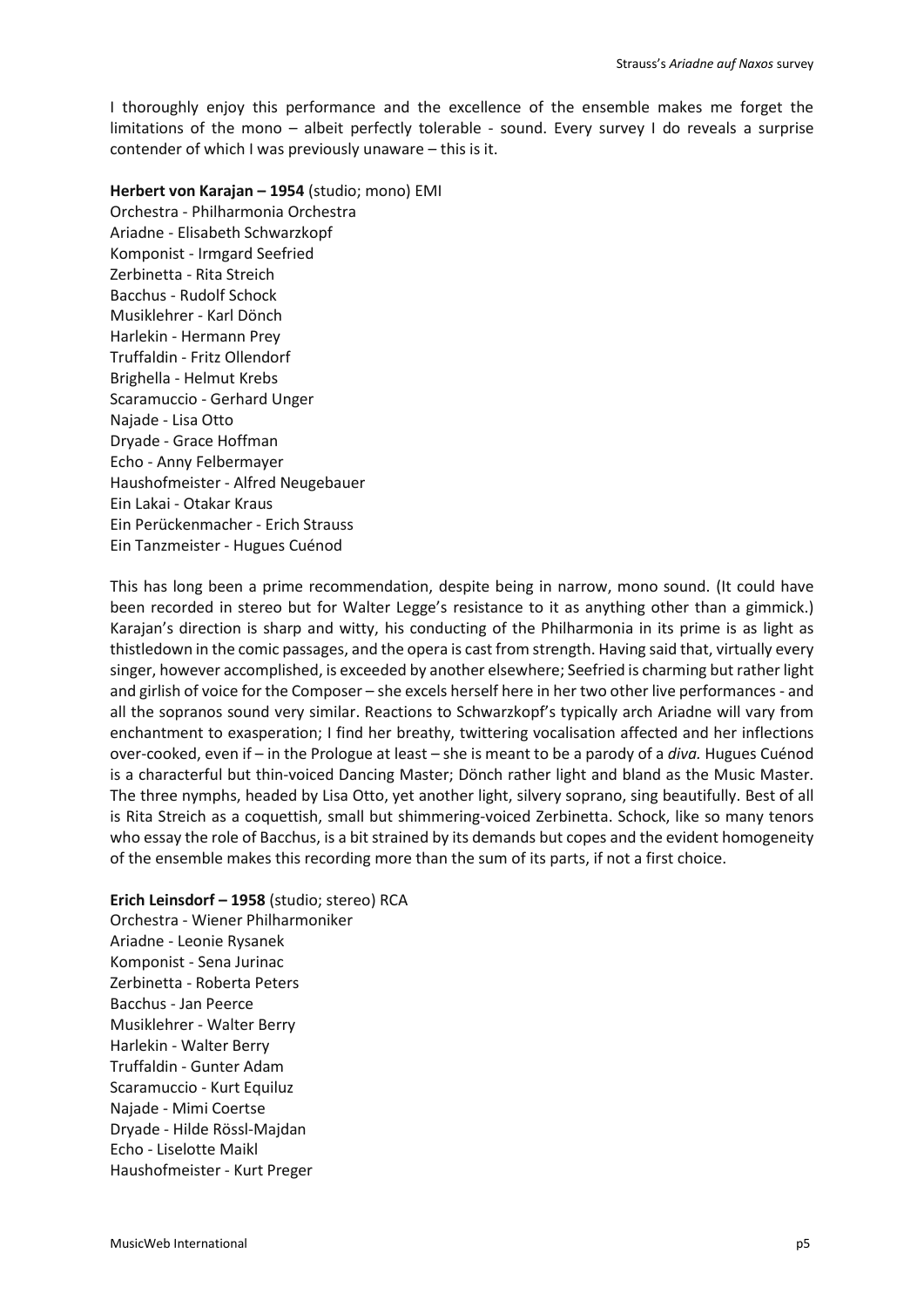This 1958 studio recording - the first of this opera in stereo - features some of the best artists to be found singing in Vienna at that time, including a young but weighty, dark-voiced Walter Berry in two roles, Sena Jurinac playing a charming, boyish Composer sung in the correct soprano Fach and a luscious, dusky-voiced Leonie Rysanek as the eponymous heroine, forming a pleasing contrast to the brighter-voiced Jurinac. As ever, Rysanek is a little ungainly and cloudy in the lower reaches of her voice but her big top notes are thrilling and her plaintive tone makes her a very credible afflicted prima donna. Roberta Peters is as ever rather pert and shrill but she makes a delightfully alert and characterful Zerbinetta, rattling through the part confidently but abruptly as if she is not exactly relishing its difficulties.

The supporting roles are sung by some first-rate singers, including Mimi Coertse, Kurt Equiluz and Murray Dickie. The killer tenor/tenor-killer role of Bacchus is more than adequately sung by Jan Peerce who has enough ring and steel in his voice to sound heroic and is able to cope with the high tessitura without barking or undue straining. The speaking part of the Haushofmeister is delivered with pointed wit and irony by the nasal, preening Kurt Preger; he ensures that speaks with condescendingly clarity to the performer underlings beholden to the "richest man in Vienna" and that is a great help to nonnative listeners who'd like to follow the German dialogue.

The VPO play gorgeously but Leinsdorf is unimaginative and even occasionally pedestrian in his handling of the score compared with Karajan, Sinopoli or Kempe. It's not bad conducting, just a tad dull; he makes comparatively little, for instance, of the alternately languorous and impassioned Overture to the opera proper. The sound is excellent for so early a stereo recording.

This is not my favourite account, being more anonymous than the Kempe or live Böhm sets, but it is certainly very satisfactory and has grown on me with repeated listening.

### **Rudolf Kempe – 1967** (studio; stereo) EMI

Orchestra - Dresdener Staatskapelle Ariadne - Gundula Janowitz Komponist - Teresa Zylis-Gara Zerbinetta - Sylvia Geszty Bacchus - James King Musiklehrer - Theo Adam Harlekin - Hermann Prey Truffaldin - Siegfried Vogel Brighella - Hans-Joachim Rotzsch Scaramuccio - Peter Schreier Najade - Erika Wustmann Dryade - Annelies Burmeister Echo - Adele Stolte Haushofmeister - Erich-Alexander Winds

I have always favoured this studio recording over Karajan's, mainly for reason of its excellent stereo sound and my firm preference for Janowitz over Schwarzkopf; furthermore, Kempe was always a fine Straussian, bringing out all the wit, delicacy and grandeur of the score. He hasn't Böhm's drive and propulsion but elucidates so much detail. The cast in general is sparkling, featuring several famous names very apt for their roles. For such a light, silvery soprano, Janowitz finds real depth – literal and metaphorical – in her portrayal of Ariadne; Geszty is sparkling and charming; Teresa Zylis-Gara has the ideal warm, *travesti* soprano which can alternate puppydog boyishness with a rapt, soaring line. As is so often the case, James King's Bacchus is a weakness and some strain is all too obvious in his oftenunlovely tone and unimaginative phrasing; the best one can say is that at least he manages to get through the part without serious mishap.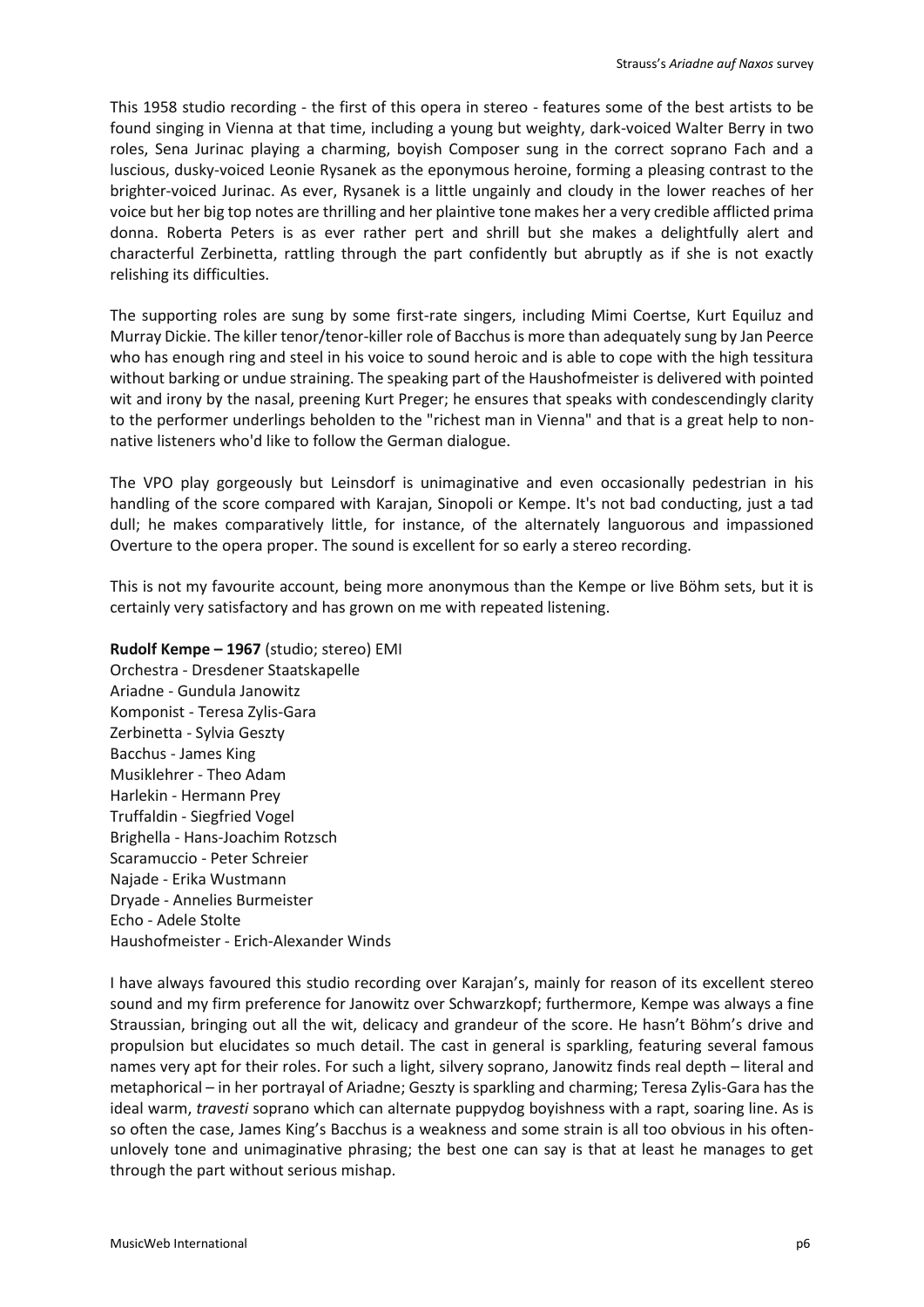That reservation apart, there is not a lot more to say; everything about this recording makes it thoroughly recommendable.

**Karl Böhm – 1969** (studio; stereo) Decca Eloquence Orchestra - Bayerischer Rundfunk Ariadne - Hildegard Hillebrecht Komponist - Tatiana Troyanos Zerbinetta - Reri Grist Bacchus - Jess Thomas Musiklehrer - Dietrich Fischer-Dieskau Harlekin - Barry McDaniel Truffaldin - Richard Kogel Brighella - Friedrich Lenz Scaramuccio - John van Kesteren Najade - Arleen Augér Dryade - Unni Rugtvedt Echo - Sigrid Schmidt Haushofmeister - Franz Stoss Ein Lakai - Herbert Lackner Ein Offizier - Friedrich Lenz Ein Perückenmacher - Heinz Friedrich Ein Tanzmeister - Gerhard Unger

Recently remastered and re-issued by Australian Decca Eloquence to remove the original imbalances between voices and orchestra, this is one of those "should have been great" recordings but unfortunately has a hole in the middle where Gundula Janowitz should have been. Instead, we have the strained, cloudy-toned and matronly Hildegard Hillebrecht; she has volume and lower register but her tone is scratchy, her phrasing ungainly and her intonation often flat. Perhaps it was off-day, as she had a good career, but her Ariadne seriously compromises this recording.

That is all the more regrettable given that several performances here are admirable: Jess Thomas makes a virile, clean and sweet-toned Bacchus, artfully distanced on his entrance with a bit of reverb but still very audible and he is one of the very few tenors to make poetry of the top A on "Bist du auch solch eine Zauberin?"; Tatiana Troyanos makes a vibrant Composer, even if at times her fast vibrato mutates into a flutter; there is lovely trio of nymphs including Arleen Augér; Reri Grist is another rather shrill, "tweety" Zerbinetta who has all the notes but doesn't really dig very deeply into her character; Fischer-Dieskau hasn't the right voice for the Music Master, sounding too light and grey, and he overeggs the verbalisms; the excellent Barry McDaniel heads a great troupe.

Böhm is busy and energised without being rushed – he hasn't the elegance of Kempe but his élan – not always a word one associates with this conductor - works in this vaudeville piece. If only…

**Karl Böhm – 1976** (live; stereo) Orfeo Orchestra - Wiener Staatsoper Ariadne - Gundula Janowitz Komponist - Agnes Baltsa Zerbinetta - Edita Gruberova Bacchus - James King Musiklehrer - Walter Berry Harlekin - Barry McDaniel Truffaldin - Manfred Jungwirth Brighella - Gerhard Unger Scaramuccio - Kurt Equiluz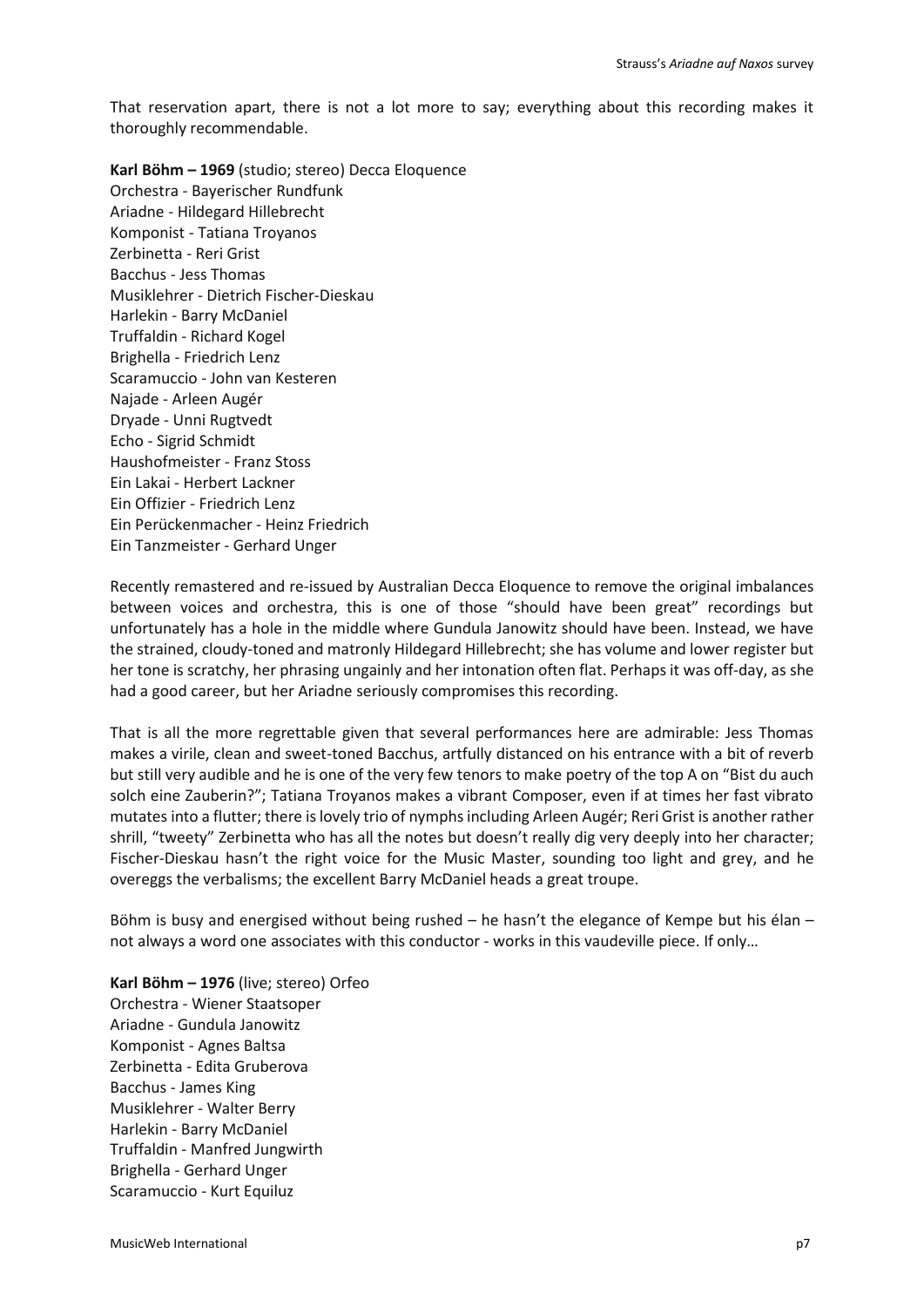Najade - Hilde de Groote Dryade - Axelle Gall Echo - Sona Ghazarian Haushofmeister - Erich Kunz Ein Lakai - Alfred Sramek Ein Offizier - Peter Weber Ein Tanzmeister - Heinz Zednik

This is a live recording of the premiere of a Wiener Staatsoper production. It has several significant advantages over the later one under Sawallisch, not least the lighter, sprightlier touch of its conductor who, in my opinion, shone brightest in Strauss. His manner with the music is almost instantly recognisable in comparison with Sawallisch's more earthbound, less mercurial direction and makes all the difference to the mood of the proceedings. Other great improvements include three singers in possession of younger, more flexible and tonally more alluring voices than was the case in 1982: Walter Berry, James King and Edita Gruberova. Agnes Baltsa, with her gutsy and impassioned Composer, brings real distinction to a part in which Trudeliese Schmidt is merely pleasant and the supporting cast of Commedia dell'arte characters comprise several celebrated singers who were far more than mere comprimario artists, such as Kurt Equiluz, Gerhard Unger, Manfred Jungwirth and Barry McDaniel. Furthermore, even the spoken role of Haushofmeister is more wittily and pointedly played by veteran singer Erich Kunz than by his 1982 Salzburg equivalent.

However, the clincher here is the sublime Gundula Janowitz, here so much more impressive than the merely adequate Anna Tomowa-Sintow. Her silvery soprano makes such a pleasing contrast to Baltsa's vibrant, resinous mezzo; those two artists alone make this set essential to any Strauss aficionado. Of course, you can hear Janowitz in the excellent Kempe studio recording but I think this live performance has the edge over even that one. Listening to Janowitz here in live performance, one is reminded that for all the delicacy of her voice, she had the power to sing the more lyrical Wagner roles. Being usually no fan of Gruberova's acidic, pulsing vocal production, I must overcome that involuntary resistance to her charms in order to recognise her pre-eminence in the role at Salzburg over many years and applaud her virtuosity.

This is an *Ariadne* which seems more completely than any other I know to capture the bitter-sweet spirit of this extraordinary and original opera. The sound is marvellous; so good that you don't give it a thought, so absorbing is the theatrical experience. It certainly compensates for the disappointment of Böhm's studio recording.

**Georg Solti – 1977** (studio; stereo) Decca Orchestra - London Philharmonic Orchestra Ariadne - Leontyne Price Komponist - Tatiana Troyanos Zerbinetta - Edita Gruberova Bacchus - René Kollo Musiklehrer - Walter Berry Harlekin - Barry McDaniel Truffaldin - Manfred Jungwirth Brighella - Gerhard Unger Scaramuccio - Kurt Equiluz Najade - Deborah Cook Dryade - Enid Hartle Echo - Norma Burrowes Haushofmeister - Erich Kunz Ein Lakai - Alfred Sramek Ein Offizier - Peter Weber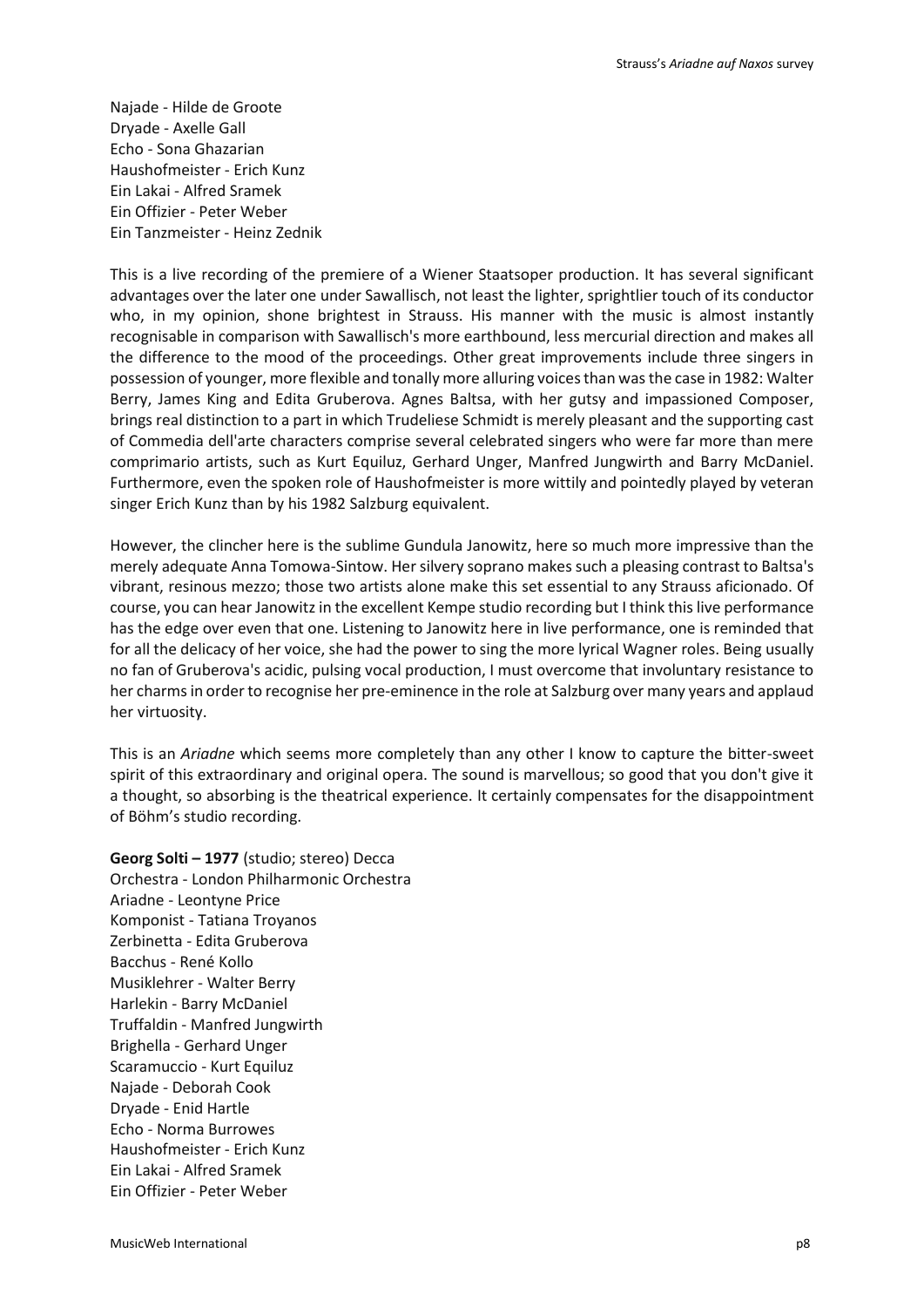Ein Perückenmacher - Georg Tichy Ein Tanzmeister - Heinz Zednik

Solti made many opera recordings, a surprising number of which have come out on top in my surveys but this one is less successful, with the exception of Troyanos' peerless Composer – however, fortunately that may be heard in Böhm's live 1969 performance on Orfeo. Otherwise, there are problems in the singing here: although she was only fifty, Leontyne Price was by this stage of her career already beginning to sound hoarse, hollow and husky in the middle and lower stretches of her voice and top notes can be squally and screamy. Having said that, there are of course some lovely moments. Kollo, however, was going through a bad patch and is coarse and throaty, and I never much enjoy Gruberova's piercing, pulsing, gulping style of vocal production, much preferring the purer, more delicate style of lyric sopranos such as Kathleen Battle or Sumi Jo. The supporting cast is very fine, the LPO plays beautifully, having been schooled by playing this opera at Glyndebourne, and Solti's direction once again belies his reputation for being too hard-driven, but the flaws and failings of the lead singers disqualify this from receiving my recommendation.

# **Wolfgang Sawallisch – 1982** (live; stereo) Orfeo

Orchestra - Wiener Philharmoniker Ariadne - Anna Tomowa-Sintow Komponist - Trudeliese Schmidt Zerbinetta - Edita Gruberova Bacchus - James King Musiklehrer - Walter Berry Harlekin - Dale Duesing Truffaldin - Siegfried Vogel Brighella - Murray Dickie Scaramuccio - Kurt Equiluz Najade - Majorie Vance Dryade - Rohangiz Yachmi Echo - Olivera Miljakovic Haushofmeister - Peter Matic Ein Lakai - Alfred Sramek Ein Offizier - Peter Weber Ein Perückenmacher - Robert Riener Ein Tanzmeister - Horst Hiestermann

This is a live recording in the Kleines Festpielhaus (now renamed the Mozart Haus) of an opera which has long been a favourite at the Salzburg Festival and the Vienna Philharmonic could surely play it in their sleep. Fortunately, Sawallisch does not induce them to do so and is mostly in swift, light, responsive mode - although I find the tripping dance ensemble "Es gilt, ob Tanzen" which concludes the Prologue to be decidedly heavy-footed. The first surprise to my ears was the warm but light mezzosoprano of Trudeliese Schmidt as the Composer; she has lovely timbre and makes much of a part which has been sung by many a celebrated singer but not necessarily to much greater effect - except occasionally there are moments of unsteadiness.

Tomowa-Sintow has a similarly full of tone and is thus almost indistinguishable from Schmidt, which is unfortunate, but as nothing to the fact that she takes a breath in the middle of "schönes" in her first big aria "Ein schönes war" (just as she breathes in the wrong places in both "September" for Karajan in *Four Last Songs* and also the "Three Kings" song by Strauss). This is a pity as at her best she has a lovely voice, but it is prone to tonal drop-outs and discoloration which are perhaps themselves also the product of that faulty breath control. Her top notes shine but she is a little flat at the climax of "Es gibt ein Reich". Nonetheless, she brings a passion to the part that compensates for the few technical failings.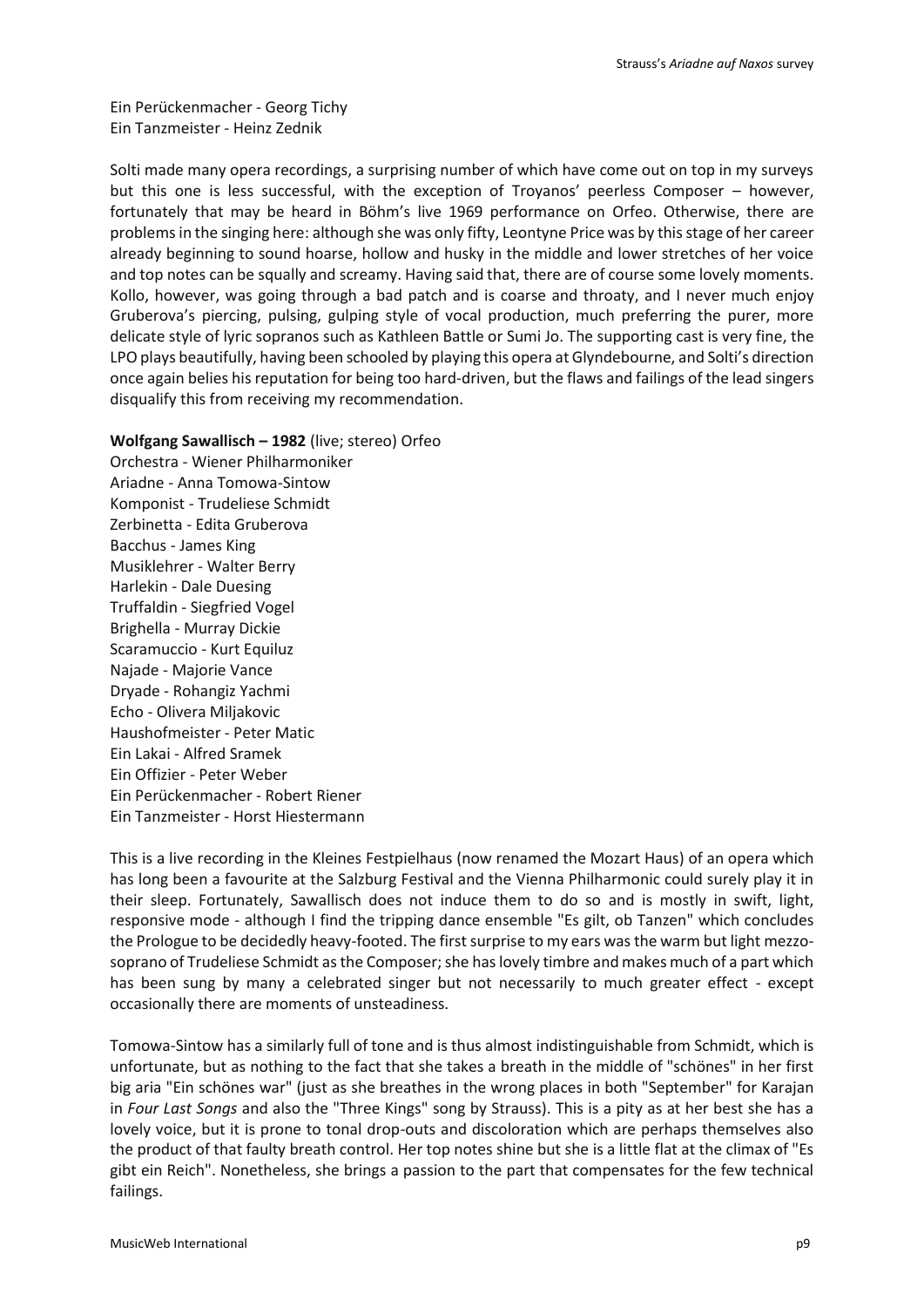The third big voice here is that of Edita Gruberova in perhaps her most celebrated role. I admit a personal dislike of both the pulsing beat and the actual timbre of her voice, which I find unpleasantly harsh and bleating, often too close to a whine; others, I know, find differently and I am prepared to put up with her.

Veterans James King and Walter Berry do their time-honoured shtick as they had already been doing for many years in this opera and to be honest, sometimes it sounds like it. Bacchus is a beast of a part and very few tenors have been able to bring to it the ease of Ben Heppner in his prime, so we must be grateful that King can still hit most of the notes - although the top A on "eine Zauberin" is a trifle embarrassing (even if King tries to disguise his inability to nail it by pretending it is an artistic pianissimo) and he is yelling at the end.

I have heard many a more comical, subtle Major Domo than Peter Matic, who rather rushes and throws away the sardonic possibilities of his spoken lines. The Commedia dell'arte troupe is comprised of decent artists but there are too many throaty voices there and better are to be heard elsewhere.

Ultimately, I find this recording rather underwhelming; there are several more live recordings superior to it, particularly those conducted by Böhm, who invariably had better and younger singers, and that by Sinopoli in his modern digital studio version.

**James Levine – 1986** (studio; digital) DG Orchestra - Metropolitan Opera

Ariadne - Anna Tomowa-Sintow Komponist - Agnes Baltsa Zerbinetta - Kathleen Battle Bacchus - Gary Lakes Musiklehrer - Hermann Prey Harlekin - Urban Malmberg Truffaldin - Kurt Rydl Brighella - Hans Sojer Scaramuccio - Josef Protschka Najade - Barbara Bonney Dryade - Helga Müller(-Molinari) Echo - Dawn Upshaw Haushofmeister - Otto Schenk

Some previous reviewers seem monumentally satisfied with this recording whereas I have significant reservations, starting with the lead singer, Anna Tomowa-Sintow. I have listened and relistened to a lot of versions of this fascinating opera for this survey and am fairly sure that this is by no means the most satisfying available. Never the most characterful singer, by this stage of her career Tomowa-Sintow is swooping up to most top notes and there are bald patches in the middle of the voice where the pitch sags and the tone becomes threadbare; she is heard to better advantage in the live 1982 Salzburg recording under Sawallisch - yet always yields to really vibrant exponents of the role such as Janowitz and Voigt. It is also the case that Agnes Baltsa is feeling the strain of the tessitura by 1986 and again sounds freer and more comfortable in that live recording - although she is still gutsy and impassioned, making an excellent contrast to the stately Ariadne and the vivacious Zerbinetta. And "vivacious" is exactly what we get from Kathy Battle's Zerbinetta; even if she is a tad too light and small of voice, she remains enchanting - preferable, according to my taste, to Gruberova but not as delightful as Sumi Jo in the original version for Nagano; she is perfect.

Nor do I find the supporting cast as impressive as the Kempe studio recording and the 1976 live Böhm. I have never been a fan of Prey's lugubrious baritone and the Harlekin here is faceless - although the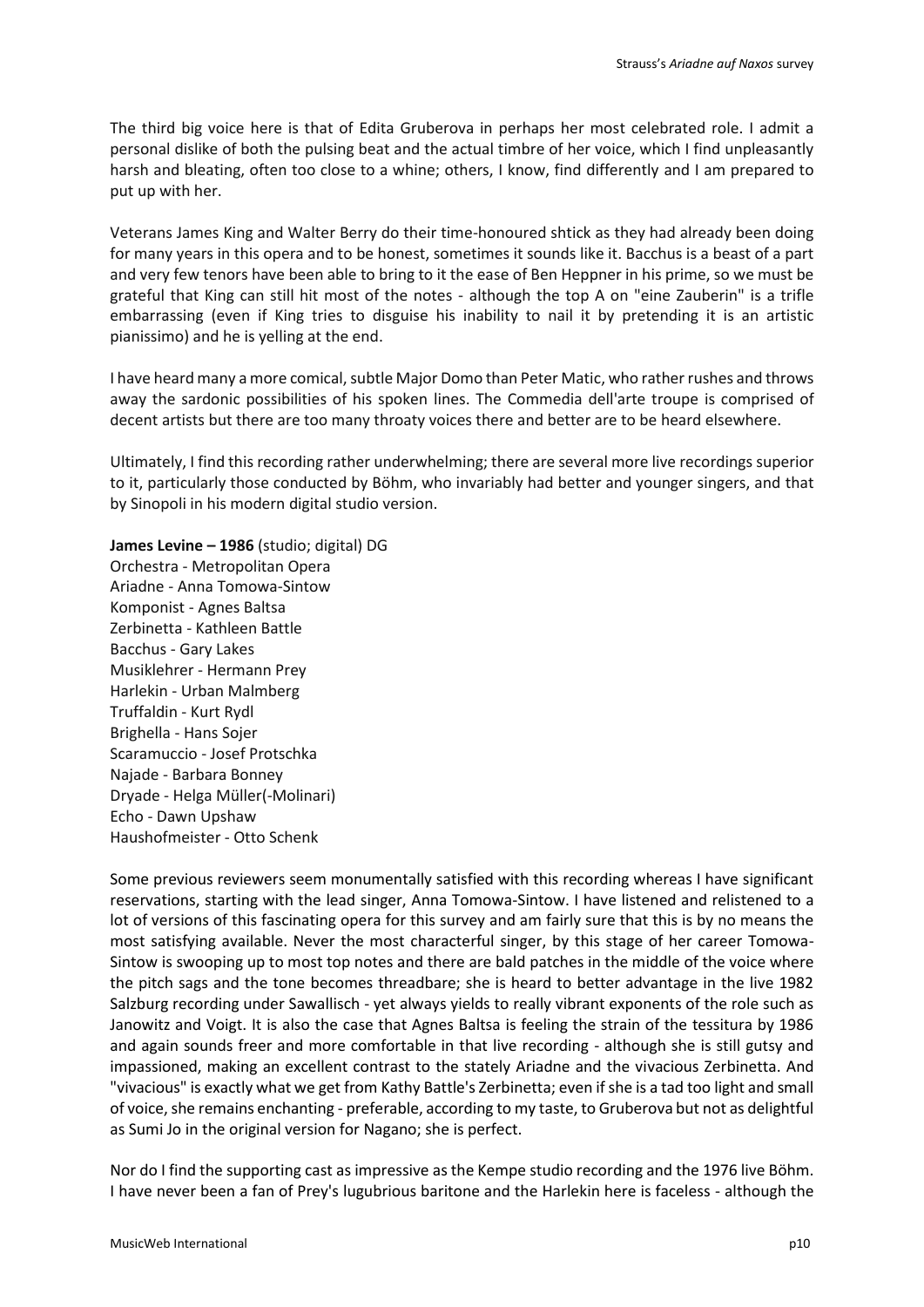trio of sprites is very good and headed by no less than Barbara Bonney. I also like very much the superciliously slurring Haushofmeister of Otto Schenck.

Many an *Ariadne* is compromised by a strained Bacchus. Gary Lakes does nothing to break the mould; he is weedy and throaty with a most inappropriate bleaty and unheroic sound - I find him barely listenable. How anyone can hold him up as competition to Ben Heppner or Jess Thomas flummoxes me.

Levine is light and mercurial of touch, giving the lie to his detractors who accuse him of bombastic heavy-handedness; the VPO play with all the tenderness and power you would expect of them. The recording is excellent: warm, spacious and detailed.

Its comparative weaknesses mean that while this is pleasant, it cannot rival the best versions.

**Kurt Masur – 1988** (studio; digital) Philips; Eterna Orchestra - Leipziger Gewandhaus Orchestra Ariadne - Jessye Norman Komponist - Julia Varady Zerbinetta - Edita Gruberova Bacchus - Paul Frey Musiklehrer - Dietrich Fischer-Dieskau Harlekin - Olaf Bär Truffaldin - Gerhard Wolf Brighella - Andreas Conrad Scaramuccio - Martin Finke Najade - Eva Lind Dryade - Marianne Rørholm Echo - Julie Kaufmann Haushofmeister - Rudolf Asmus

Obsessed as I am by this opera, I have listened to a good many recordings and while so many have great merit very few even approach the ideal I have in my mind's ear. It's a fiendishly difficult thing to bring off but has attracted every diva with the vocal lay-out to encompass the demands of the role of Ariadne, and every coloratura soprano knows that to succeed as Zerbinetta is to reach a kind of pinnacle, not to mention securing engagements world-wide.

This version is rather staidly but affectionately conducted by Kurt Masur directing a very fine orchestra with an impeccable sense of Straussian style. There are decidedly patches where the temperature drops to tepid but it's all very musical and elegant. Chief glory is the grand, sweeping Ariadne of the stately but impassioned Jessye Norman, who sings as richly as I have ever heard her here, displaying an ease with top notes which sometimes eluded her - but they are "only" B-flats. Gruberova, very slightly heavier on the vibrato and more inclined to swoon and swoop than in earlier recordings, repeats her world-famous assumption of the flirtatious Zerbinetta - and she still has the trill and money-notes despite that incipient whine creeping into the voice. The supporting cast is certainly not as impressive as I have heard: one Martin Fink as the Tanzmeister and Scaramuccio has a small, weedy tenor and other minor roles are mostly undistinguished except for Olaf Bär's smooth Harlekin, while Fischer-Dieskau is grey-voiced and effortful as the Musiklehrer. Particularly fine, however, is the vibrant soprano of Julia Varady who surprises as the Composer with the strength and silvery beauty of her singing - so that's three lady principals of real quality.

As ever, one must do a little precautional buttock-clenching before the tenor appears to try to tackle the vicious part of Bacchus. Ben Heppner has spoiled me for all others but Paul Frey is, well, just about adequate, despite a rather pale and unheroic timbre - something which becomes all the more obvious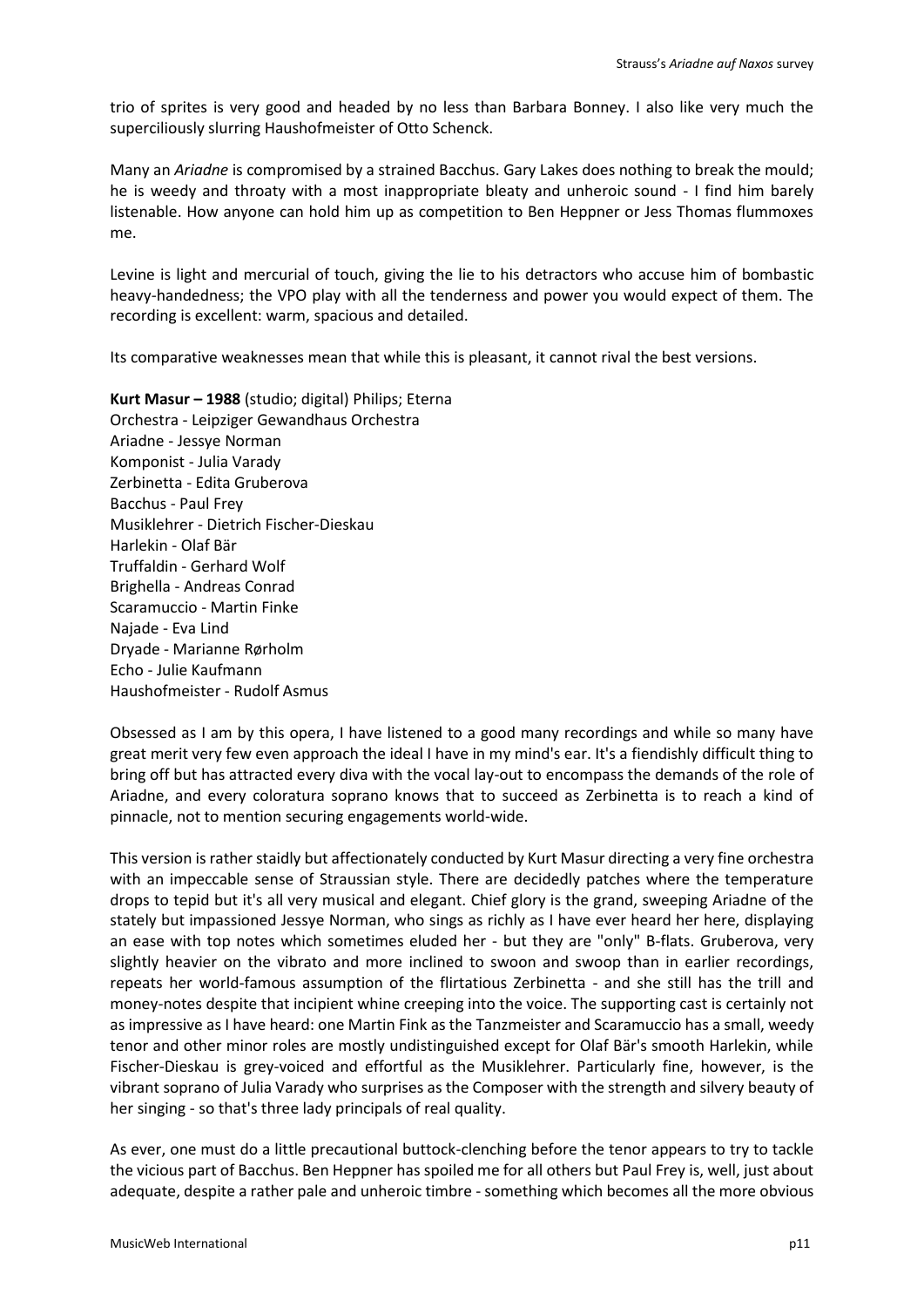when Norman answers his call of "Circe" in her great Rolls-Royce of a voice. At least Frey doesn't try to push too hard; he wisely opts make Bacchus' music as lyrical as possible.

So, again, by no means flawless but a recording to keep for that fine trio of leading ladies.

### **Kent Nagano – 1994** (studio; digital) Virgin Classics **N.B. original 1912 version**

Orchestra - L'Opéra de Lyon Ariadne - Margaret Price Zerbinetta - Sumi Jo Bacchus - Gösta Winbergh Harlekin - Thomas Mohr Truffaldin - Alfred Kuhn Brighella - Markus Schäfer Scaramuccio - Steven Cole Najade - Brigitte Fournier Dryade - Doris Lamprecht Echo - Virginie Pochon Sängerin - Veronica Cangemi Shepherd - Doris Lamprecht Shepherdess - Brigitte Fournier Monsieur Jourdain - Ernst Theo Richter

This is an enterprising recording of the 1912 version of an opera invariably heard in its 1916 version with the Prologue substituted for Hofmannsthal's original intention: an adaptation of Molière's play *Le bourgeois gentilhomme*. As it stands, Nagano has here opted on Virgin to provide all 11 musical numbers - about half an hour's music, some of which was retained in the revision - with the merest thread of spoken dialogue from M. Jourdain to link them. That was surely a wise decision; no-one today really wants to sit through the play in order to hear the ninety-minute opera any more than they did in 1912, hence the continued preference for the revision. Nonetheless, it's marvellous to get the chance to hear the original and it emerges by no means as a poor cousin.

There are gains and losses of course: the non-appearance of the Composer here is the most regrettable omission but on the other hand, apart from the delicate and pleasing incidental music for the play, we have for Zerbinetta an extended "Großmächtige Prinzessin" and a new aria at the end combining motives from "Komm der neue Gott gegangen" and "So war's mit Pagliazzo und Mezzetin!". When this extra music is sung by a lyric coloratura as enchanting and accomplished as Sumi Jo, this is a great advantage. She sings extraordinarily difficult music written in a very high tessitura with amazing insouciance and facility - and no screeching, just warm, full tone. There is also an ironic ending whereby Jourdain returns as the fireworks are starting; this follows the Big Bang for Ariadne, Bacchus and full orchestra that we are used to hearing as the conclusion.

Another welcome feature is the chance to hear Margaret Price in one of her great Strauss roles, caught a little late to be entirely secure in either intonation or her top B-flats, which are negotiated tentatively, but still producing lovely, creamy tone and sustaining a smooth legato. I was prepared to hear an aging diva struggle but she is much, much better than that. She is best in the concluding duet with Bacchus but impressive throughout, her famous, fluting tones largely intact.

Supporting roles are not as starrily taken as in recordings of the later version but special mention must be made of Veronica Cangemi's un-named singer and Gösta Winbergh's smaller-scale but beautifully sung Bacchus. His grainy, very attractive voice often sounds like one of those vanished, French, liricorobusto tenors like Vezzani or Alain Vanzo who had sweetness and delicacy but also the heft to take on heavier roles. The reduced orchestration with its quirkily prominent harmonium permits the tenor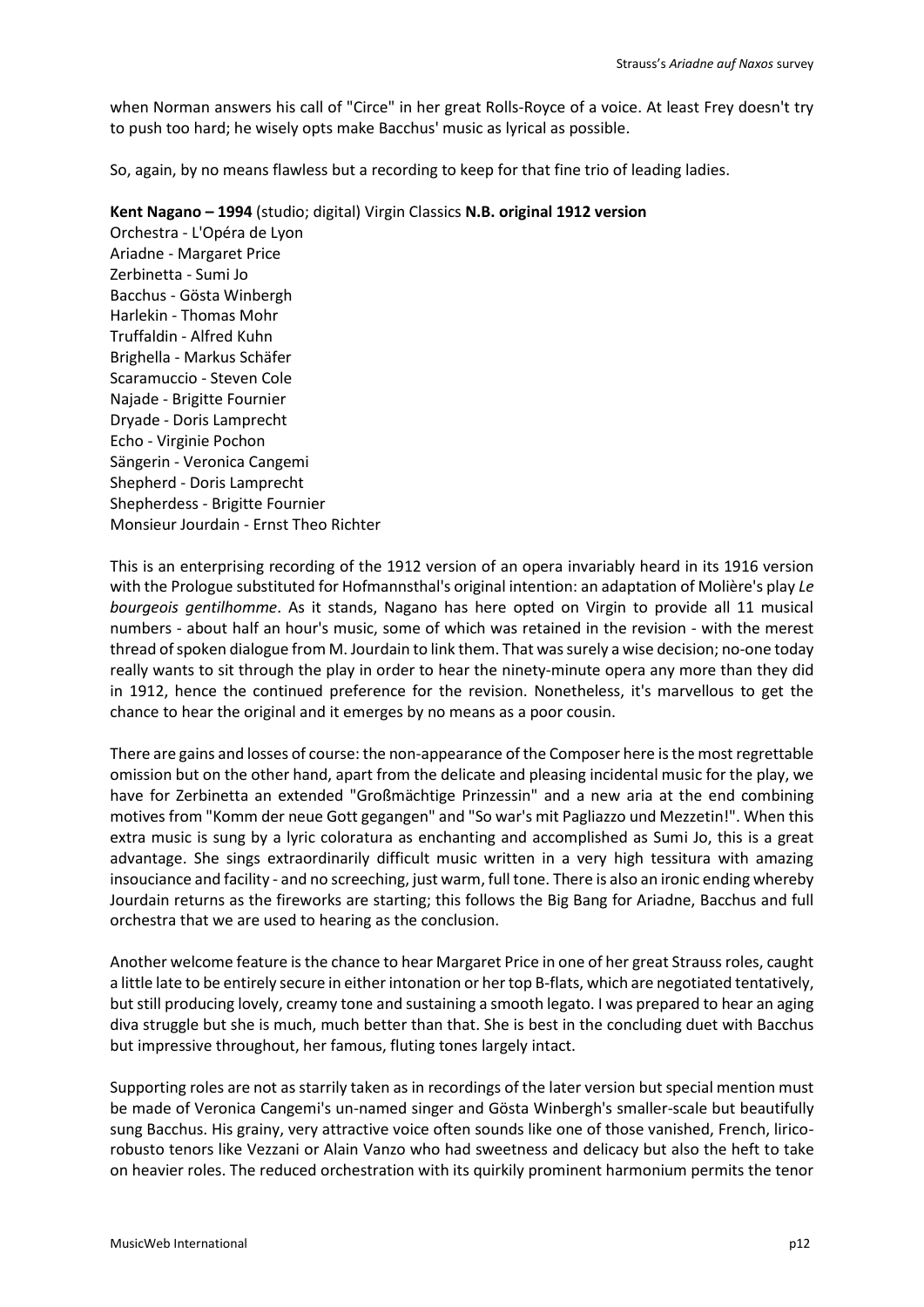to lay off the belting and sing what is already fearfully demanding music with more attention to nuance and steadiness of line.

Nagano's conducting is lively and alert and the orchestral playing professional.

This cannot really be compared with recordings of the later version; it is perhaps more for Strauss aficionados who want to hear the fascinating first thoughts of one of the most famous composerlibrettist duos, lovingly performed.

**Gustav Kuhn – 2000** (live composite; digital) Arte Nova Orchestra - Teatro San Carlo di Napoli Ariadne - Elisabeth-Maria Wachutka Komponist - Ildiko Komlósy Zerbinetta - Aline Kutan Bacchus - Alan Woodrow Musiklehrer - Andrea Martin Harlekin - Ludwig Wolfrum Truffaldin - Franco Lufi Brighella - Patrizio Saudelli Scaramuccio - Alessandro Cosentino Najade - Anna Chierichetti Dryade - Natascha Petrinsky Echo - Charlotte Leitner Haushofmeister - Fritz Hörtenhuber Ein Lakai - Ezio Maria Tisi Ein Offizier - Daniele Zanfardino Ein Perückenmacher - Claudio Ottino Ein Tanzmeister - Roberto Bencivenga

The only singer with whom I was familiar before listening to this super-bargain set from Arte Nova was the sturdy tenor Alan Woodrow, who has tackled other Wagner and Strauss roles for the same label with the same conductor, including a game but essentially doomed *Guntram*, the opera itself being such a bore and written by a young Strauss before he had found his voice. Woodrow claims to relish high-lying tenor roles and copes well enough with the tessitura - although his "Circe, Circe!" entrance off-stage is barely audible and his tone can turn "bottled" and strained; he also has an irritating habit of beginning phrases with a glottal catch.

The ensemble is generally good, but unfortunately, there is an ugly beat in Ildiko Komlósy's large mezzo-soprano which makes her sound frumpy rather than gamine. In the central, eponymous role, Elisabeth-Maria Wachutka has a rather edgy, constricted, soprano, without much velvet in it and a weak lower register; she has a good patch in the centre of her voice but generally is not my ideal of Ariadne at all. Coloratura soprano Aline Kutan is much better as Zerbinetta: pure of tone and aptly pert of manner with a fine trill – indeed she is one of the best exponents of the role in this survey and deserves to be in better company.

Kuhn is an experienced and able conductor who brings energy and momentum to his direction – and he directs a Neapolitan orchestra, which is unusual for Strauss recordings. I don't think it is my imagination if I say that I detect a sunny, Italianate glow to their playing.

The live, digital sound is first-rate and this comes with a German libretto, but there is a bit of loud coughing and the regrettable deficiencies in the cast as detailed above compromise this recording. There is no special reason to acquire this when much better alternatives are on offer.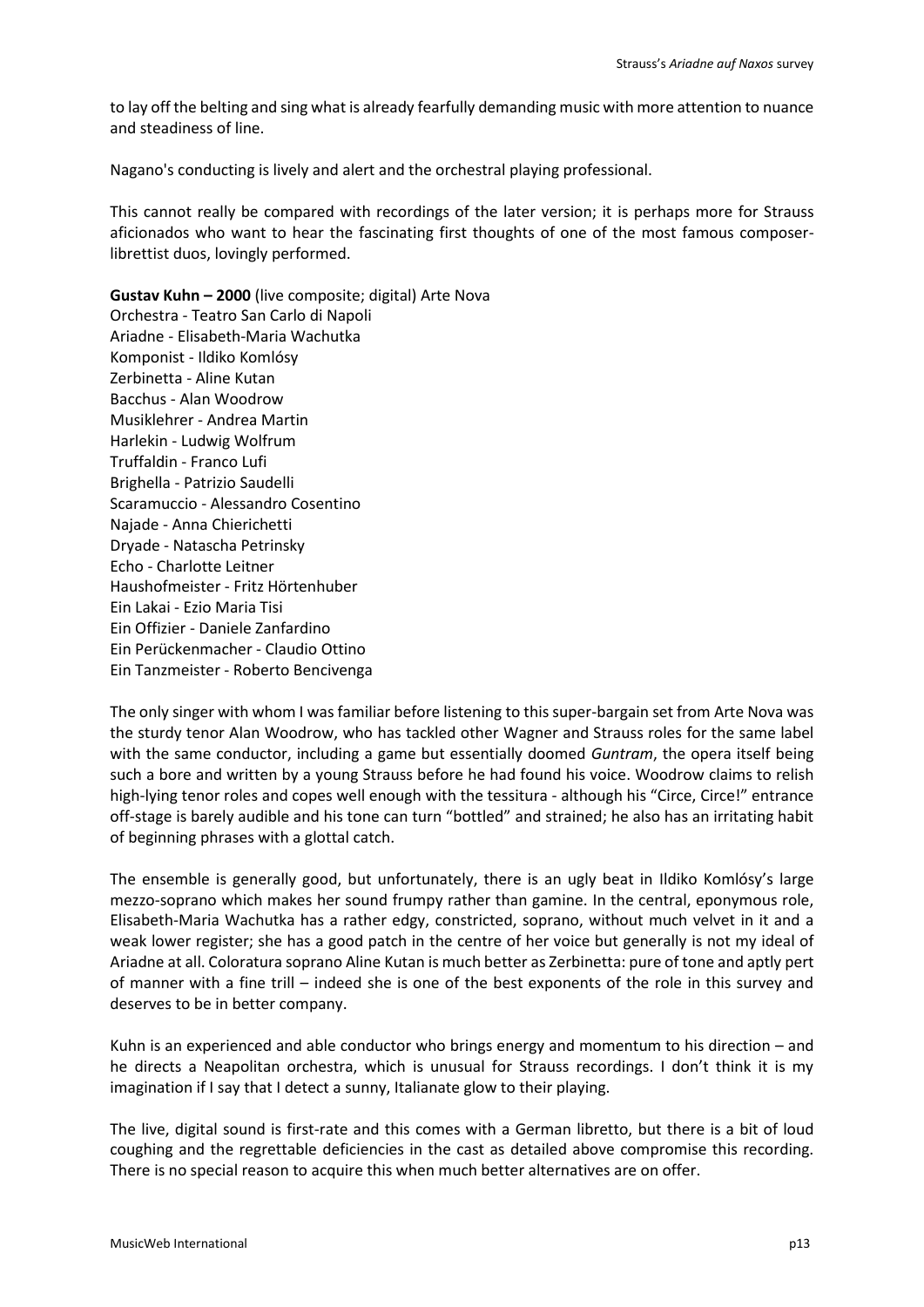**Giuseppe Sinopoli – 2000** (live composite; digital) DG; Brilliant Orchestra - Dresdner Staatskapelle Ariadne - Deborah Voigt Komponist - Anne Sofie von Otter Zerbinetta - Natalie Dessay Bacchus - Ben Heppner Musiklehrer - Albert Dohmen Harlekin - Stephan Genz Truffaldin - Sami Luttinen Brighella - Christoph Genz Scaramuccio - Ian Thompson Najade - Christiane Hossfeld Dryade - Angela Liebold Echo - Eva Kirchner Haushofmeister - Romauld Pekny Ein Lakai - Jürgen Commichau Ein Offizier - Klaus Florian Vogt Ein Perückenmacher - Matthias Henneberg Ein Tanzmeister - Michael Howard

I have read some pretty sour and begrudging previous reviews of this set but I think you have to be rather spoiled not to appreciate the standard of singing, playing and interpretation here in Sinopoli's operatic recording swansong. I am not saying that you should endorse it simply because it was the final opera recording of a great conductor; I think it can stand on its own without sentimentality. The *Gramophone* reviewer was similarly snooty about the supposed "coldness" of this interpretation, (even though he admitted that that the cast was as spectacular as you could assemble twenty years ago) but I don't hear it that way. I love the old Kempe recording of this entrancing opera, with Janowitz, Zylis-Gara and Sylvia Geszty, and Janowitz again for Böhm live in 1976, but not even the divine Gundula sings the highest notes with the ease and purity that Voigt brings to this majestic role. The orchestra here and in Kempe's recording is the Staatskapelle and it is wonderful in both - but the extra clarity and depth of sound in the newer recording really permits the listener to hear the nuances and detail of Sinopoli's direction; for such a small band, they make such a full, rich sound in those magical closing pages.

Similarly, as much as I admire James King for Kempe, he does not bring Ben Heppner's refulgence of tone to the killer tenor role of Bacchus. Heppner and Dessay, like Voigt, almost make it sound easy and perhaps that is why some reviewers accuse them of being "faceless" in their characterisation. I don't find it so; it's such a pleasure to hear three great voices in top form and Heppner, in particular, is the best Bacchus is by a considerable measure the best on record. Perhaps Dessay is too gentle and seductive as Zerbinetta - a tad more acid would not go amiss - but she is witty and knowing, as she should be. The supporting roles are beautifully taken, too; Von Otter sounds more vivid than I have ever heard her elsewhere; there is an artist whom I admit to finding bland, sometimes - but not here; she encompasses every facet of the mercurial, hyper-sensitive Composer. Particularly fine are Stefan Genz's pointed, elegant singing as Harlekin and Albert Dohmen's rich tones as the Music Master.

The advantage of the aforementioned 1976 Böhm recording over both studio recordings by Kempe and Sinopoli respectively is that it has the sparkle of a live performance but this remains a deeply satisfying account.